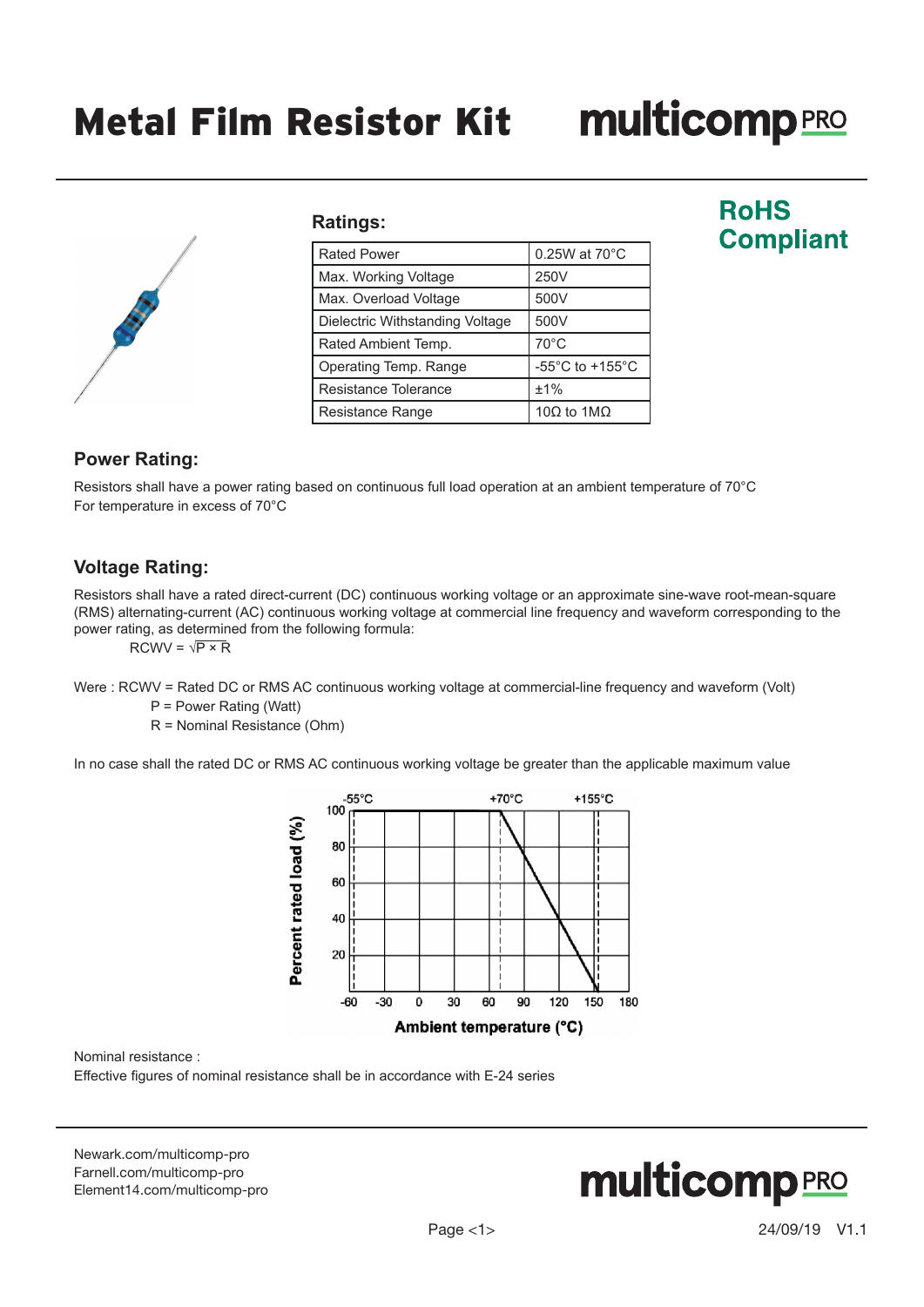### **Construction:**



| No. | <b>Name</b>       | <b>Material</b>                          |
|-----|-------------------|------------------------------------------|
|     | <b>Basic Body</b> | Rod Type Ceramics                        |
| 2   | Resistance Film   | <b>Metal Film</b>                        |
| 3   | End Cap           | Steel (Tin plated iron surface)          |
|     | <b>Lead Wire</b>  | Annealed copper wire coated with tin     |
| 5   | Joint             | By Welding                               |
| 6   | Coating           | Insulated epoxy resin (Colour: Sky blue) |
|     | Colour Code       | Epoxy Resin                              |

#### **Characteristics:**

| <b>Characteristics</b>             | Limits                                                                                                   | <b>Test Methods</b><br>(JIS C 5201-1)                                                                                                                                                                                                                                                                                                                                                                      |
|------------------------------------|----------------------------------------------------------------------------------------------------------|------------------------------------------------------------------------------------------------------------------------------------------------------------------------------------------------------------------------------------------------------------------------------------------------------------------------------------------------------------------------------------------------------------|
| DC. Resistance                     | Must be within the specified tolerance                                                                   | The limit of error of measuring apparatus shall not<br>exceed allowable range or 1% of resistance tolerance                                                                                                                                                                                                                                                                                                |
| <b>Insulation Resistance</b>       | Insulation resistance is $10,000\text{M}\Omega$ Min.                                                     | Resistors shall be clamped in the trough of a 90°<br>metallic V-block or foil method use a metal foil shall<br>be wrapped closely around the body of the resistor.<br>After that shall be tested at DC potential respectively<br>specified in the above list for 60 +10/-0 secs.                                                                                                                           |
| Dielectric Withstanding<br>Voltage | No evidence of flashover mechanical<br>damage, arcing or insulation break down                           | Resistors shall be clamped in the trough of a 90°<br>metallic V-block or foil method use a metal foil shall<br>be wrapped closely around the body of the resistor.<br>After that shall be tested at AC potential respectively<br>specified in the table 1. for 60 +10/-0 secs.                                                                                                                             |
| <b>Temperature Coefficient</b>     | Within the temperature coefficient<br>specified below : ±50 PPM/°C Max                                   | Natural resistance change per temp.<br>Degree Centigrade<br>$R_{2}$ -R <sub>1</sub><br>$-$ × 10 <sup>6</sup> (PPM/°C)<br>$R_1(t_2-t_1)$<br>$R_1$ : Resistance value at room temperature (t1)<br>$R_2$ : Resistance value at room temp. plus 100 $\degree$ C (t2)                                                                                                                                           |
| Short Time Overload                | Resistance change rate is $\pm (0.5\%$<br>+0.05 $\Omega$ ) Max. with no evidence of<br>mechanical damage | Permanent resistance change after the application of<br>a potential of 2.5 times RCWV for 5 seconds                                                                                                                                                                                                                                                                                                        |
| <b>Terminal Strength</b>           | No evidence of mechanical damage                                                                         | <b>Direct load:</b><br>Resistance to a 2.5 kgs direct load for 10 secs. in the<br>direction of the longitudinal axis of the terminal leads<br>Twist test:<br>Terminal leads shall be bent through 90° at a point<br>of about 6mm from the body of the resistor and shall<br>be rotated through 360° about the original axis of the<br>bent terminal in alternating direction for a total<br>of 3 rotations |

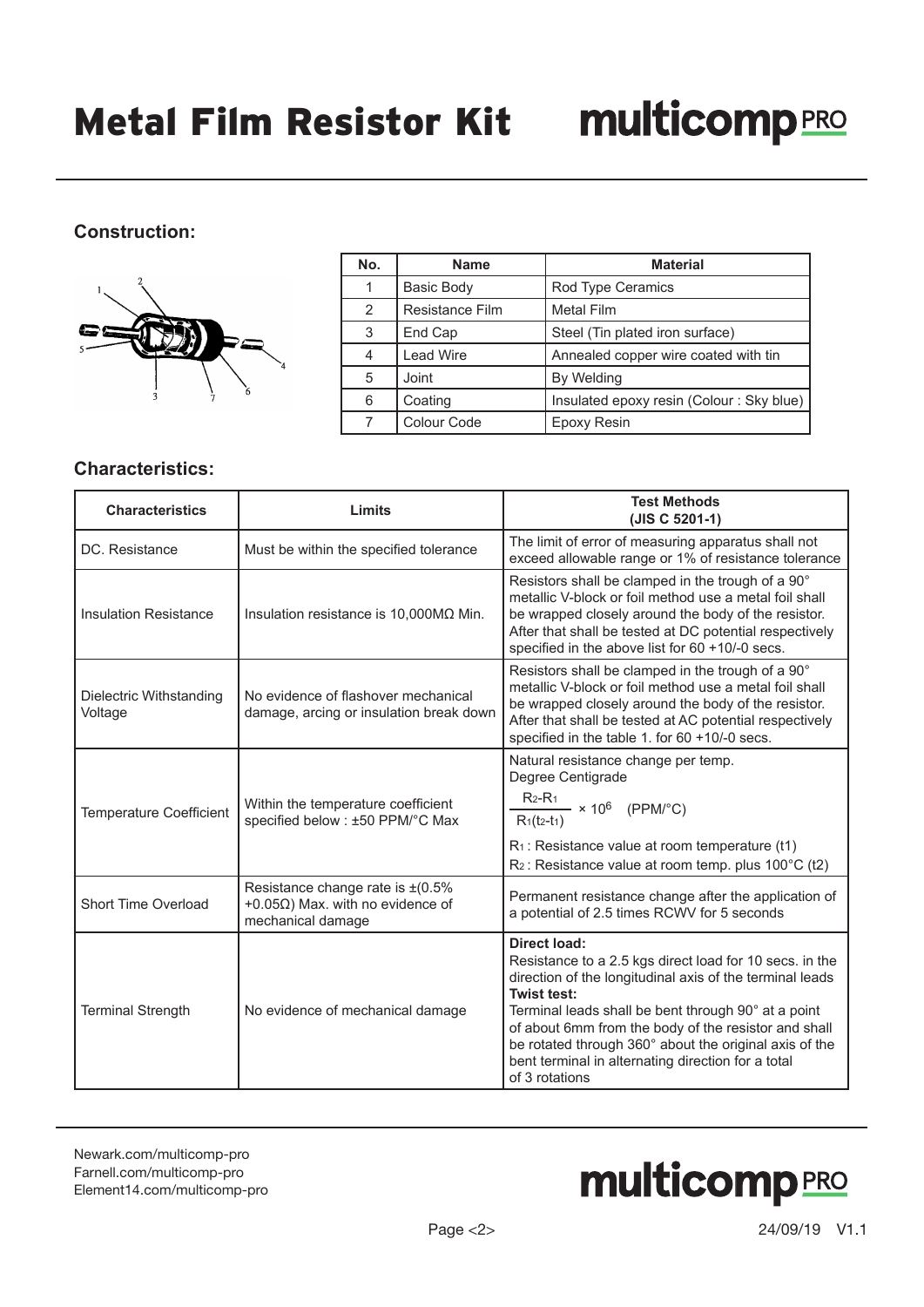# Metal Film Resistor Kit

| <b>Characteristics</b>                    | Limits                                                                                                                   |                 | <b>Test Methods</b><br>(JIS C 5201-1)                                                                                                                                                                                                                                                                                                                                                                        |                                                                                                                          |                                                                                                                          |  |
|-------------------------------------------|--------------------------------------------------------------------------------------------------------------------------|-----------------|--------------------------------------------------------------------------------------------------------------------------------------------------------------------------------------------------------------------------------------------------------------------------------------------------------------------------------------------------------------------------------------------------------------|--------------------------------------------------------------------------------------------------------------------------|--------------------------------------------------------------------------------------------------------------------------|--|
| Solderability                             | 95 % coverage Min.                                                                                                       |                 | The area covered with a new, smooth, clean, shiny<br>and continuous surface free from concentrated<br>pinholes.<br>Test temp. of solder: $245^{\circ}$ C ± 3°C<br>Dwell time in solder : $2 \sim 3$ seconds                                                                                                                                                                                                  |                                                                                                                          |                                                                                                                          |  |
| <b>Soldering Temperature</b><br>Reference | Electrical characteristics shall be<br>satisfied. Without distinct deformation in<br>appearance.<br>(95 % coverage Min.) |                 | The leads immersed into solder bath to 3.2 to 4.8mm.<br>from the body. Permanent resistance change shall be<br>checked.<br>Wave soldering condition: (2 cycles Max.)<br>Pre-heat: $100 \sim 120^{\circ}$ C, 30 ±5 sec.<br>Suggestion solder temp.: 235 ~ 255°C, 10 sec.(Max.)<br>Peak temp.: 260°C<br>Hand soldering condition:<br>Hand Soldering bit temp.: 380 ±10°C<br>Dwell time in solder: 3 +1/-0 sec. |                                                                                                                          |                                                                                                                          |  |
| Resistance to Soldering<br>Heat           | Resistance change rate is $\pm$ (1% +0.05 $\Omega$ )<br>Max. with no evidence of mechanical<br>damage                    |                 | Permanent resistance change when leads immersed<br>to 3.2 to 4.8mm from the body in 350°C ±10°C solder<br>for $3 \pm 0.5$ seconds                                                                                                                                                                                                                                                                            |                                                                                                                          |                                                                                                                          |  |
| <b>Temperature Cycling</b>                | Resistance change rate is $\pm(1\% + 0.05\Omega)$<br>Max. with no evidence of mechanical<br>damage                       |                 | shown below:<br><b>Step</b><br>1<br>$\overline{2}$<br>3<br>4                                                                                                                                                                                                                                                                                                                                                 | <b>Temperature</b><br>$-55^{\circ}$ C ± 3 $^{\circ}$ C<br>Room temp.<br>+155 $^{\circ}$ C ± 2 $^{\circ}$ C<br>Room temp. | Resistance change after continuous 5 cycles for duty<br><b>Time</b><br>30mins<br>10 to 15mins<br>30mins<br>10 to 15 mins |  |
| Vibration                                 | Resistance change rate is<br>$±$ (1% + 0.05Ω) Max.                                                                       |                 |                                                                                                                                                                                                                                                                                                                                                                                                              |                                                                                                                          | 55Hz, 3 planes 2hrs each, Total amplitude = 1.5mm                                                                        |  |
| Load life in Humidity                     | <b>Resistance value</b><br>$\triangle$ R/R<br>Normal type<br>±1.5%                                                       |                 | Resistance change after 1,000 hours (1.5 hours "on",<br>0.5 hour "off") at RCWV in a humidity test chamber<br>controlled at 40°C ±2°C and 90 to 95 % relative<br>humidity                                                                                                                                                                                                                                    |                                                                                                                          |                                                                                                                          |  |
|                                           | Resistance value                                                                                                         | $\triangle$ R/R | 7.10 Permanent resistance change after 1,000 hours                                                                                                                                                                                                                                                                                                                                                           |                                                                                                                          |                                                                                                                          |  |
| Load Life                                 | Normal type<br>±1.5%                                                                                                     |                 | operating at RCWV with duty cycle of (1.5 hours "on",<br>0.5 hour "off") at 70°C ±2°C ambient                                                                                                                                                                                                                                                                                                                |                                                                                                                          |                                                                                                                          |  |
| Resistance to Solvent                     | No deterioration of protective coatings<br>and markings                                                                  |                 | Specimens shall be immersed in a bath of<br>trichroethane completely for 3 minutes with ultrasonic                                                                                                                                                                                                                                                                                                           |                                                                                                                          |                                                                                                                          |  |
| Pulse overload                            | Resistance change rate is<br>$\pm$ (1% + 0.05 $\Omega$ ) Max. with no evidence of<br>mechanical damage                   |                 |                                                                                                                                                                                                                                                                                                                                                                                                              | Resistance change after 10,000 cycles                                                                                    | (1 sec. "on", 25 secs. "off") at 4 times RCWV                                                                            |  |

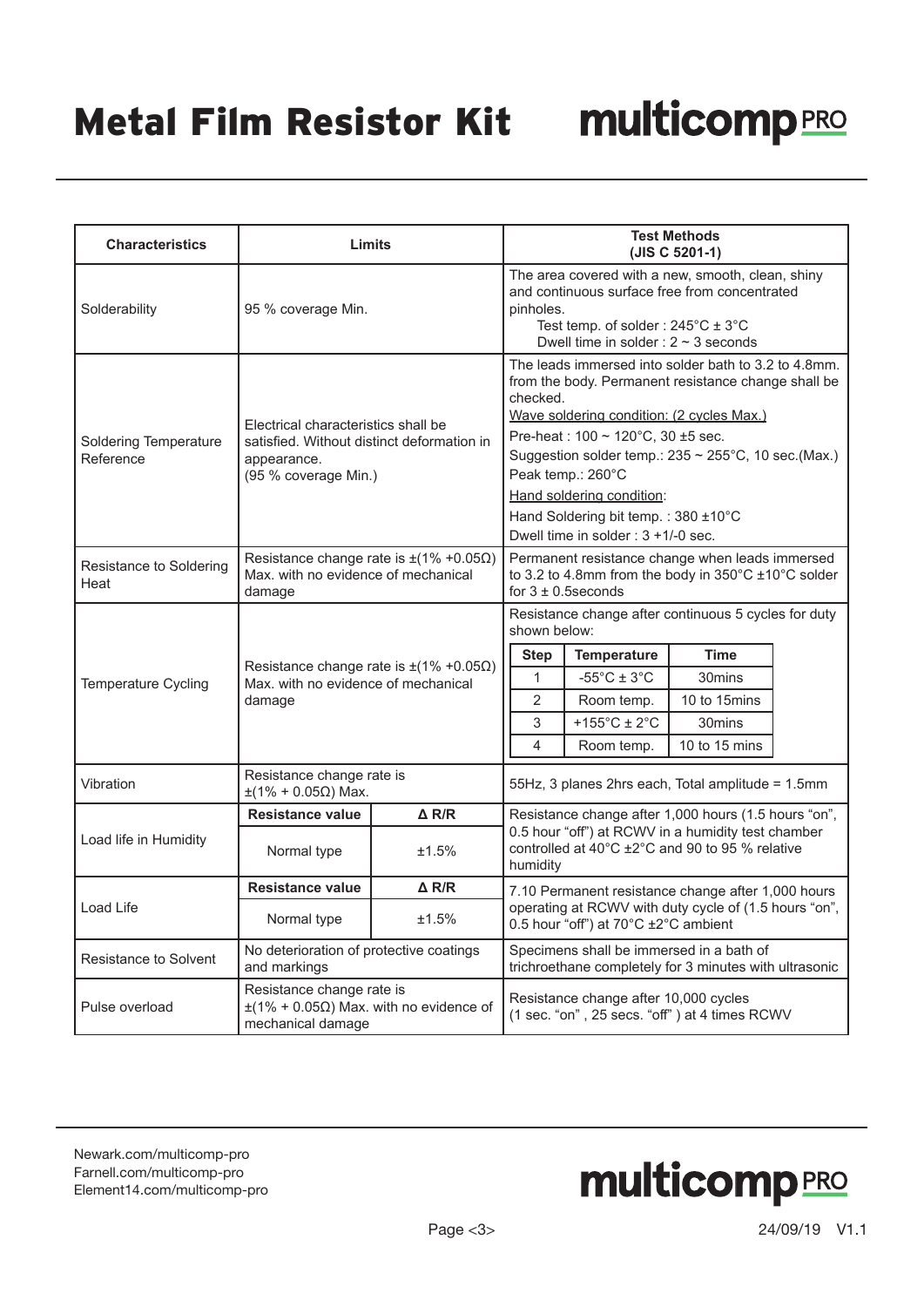## **Dimension:**



|                                    |        |                   |                   | <b>Dimension</b> |           |
|------------------------------------|--------|-------------------|-------------------|------------------|-----------|
| <b>Power Rating</b><br><b>Type</b> | D Max. | . Max.            | H ±3              | $d \pm 0.05$     |           |
| MF                                 | 1/4W   | 2.5 <sub>mm</sub> | 6.8 <sub>mm</sub> | 28 <sub>mm</sub> | $0.54$ mm |

#### **Painting method:**

Welding point, terminal and lead wire, is permissible to be exposed without the outer coated cover. The extent should be within 1/2 of the are angle.



#### **Marking:**

Resistor:

Resistors shall be marked with colour coding colours shall be in accordance with JIS C 0802



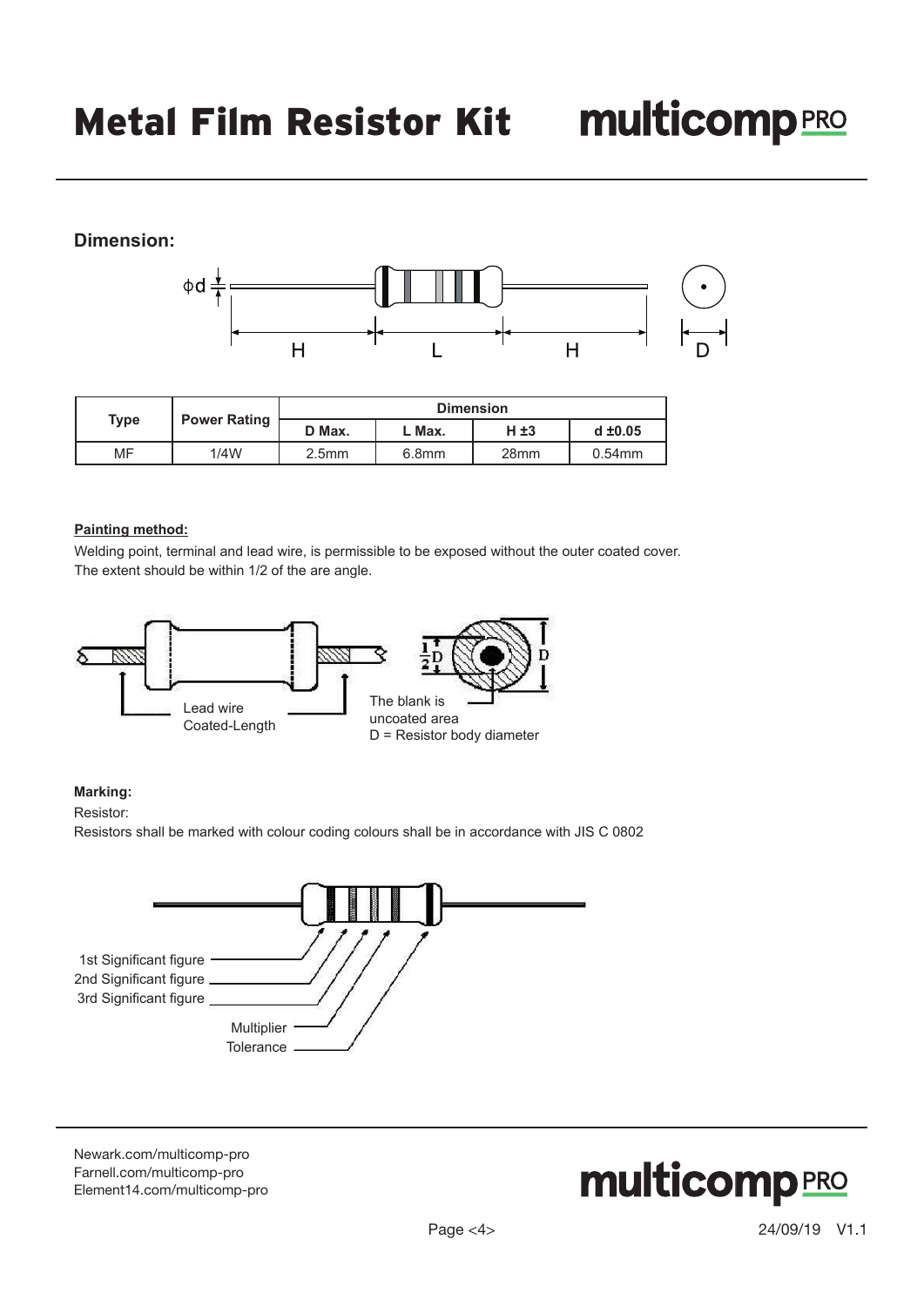#### **Kit resistors:**

**Insert for Chip Kit**



### **Album for Chip Kit:**



#### **Chip Kit Resistors:**

| : MF 1/4W 1% 50ppm (2.5x6.8) |
|------------------------------|
| : (121 Values)               |
| : 100pcs per value           |
| : $12,100$ pcs.              |
|                              |

| NO.            | <b>Value</b>    | NO. | <b>Value</b> |
|----------------|-----------------|-----|--------------|
| 1              | 10 <sub>R</sub> | 20  | 62R          |
| $\overline{2}$ | 11R             | 21  | 68R          |
| 3              | 12R             | 22  | 75R          |
| 4              | 13R             | 23  | 82R          |
| 5              | 15R             | 24  | 91R          |
| 6              | 16R             | 25  | 100R         |
| 7              | 18 <sub>R</sub> | 26  | 110R         |
| 8              | 20 <sub>R</sub> | 27  | 120R         |
| 9              | 22R             | 28  | 130R         |
| 10             | 24R             | 29  | 150R         |
| 11             | 27R             | 30  | 160R         |
| 12             | 30 <sub>R</sub> | 31  | 180R         |
| 13             | 33R             | 32  | 200R         |
| 14             | 36R             | 33  | 220R         |
| 15             | 39R             | 34  | 240R         |
| 16             | 43R             | 35  | 270R         |
| 17             | 47 <sub>R</sub> | 36  | 300R         |
| 18             | 51R             | 37  | 330R         |
| 19             | 56R             | 38  | 360R         |

| NO. | Value           |
|-----|-----------------|
| 39  | 390R            |
| 40  | 430R            |
| 41  | 470R            |
| 42  | 510R            |
| 43  | 560R            |
| 44  | 620R            |
| 45  | 680R            |
| 46  | 750R            |
| 47  | 820R            |
| 48  | 910R            |
| 49  | 1K              |
| 50  | 1K1             |
| 51  | 1K2             |
| 52  | 1K3             |
| 53  | 1K5             |
| 54  | 1K6             |
| 55  | 1K8             |
| 56  | 2K              |
| 57  | 2K <sub>2</sub> |
|     |                 |

| NO. | <b>Value</b>    |
|-----|-----------------|
| 58  | 2K4             |
| 59  | 2K7             |
| 60  | ЗK              |
| 61  | 3K <sub>3</sub> |
| 62  | 3K6             |
| 63  | 3K9             |
| 64  | 4K3             |
| 65  | 4K7             |
| 66  | 5K1             |
| 67  | 5K6             |
| 68  | 6K2             |
| 69  | 6K8             |
| 70  | 7K5             |
| 71  | 8K <sub>2</sub> |
| 72  | 9K1             |
| 73  | 10K             |
| 74  | 11K             |
| 75  | 12K             |
| 76  | 13K             |